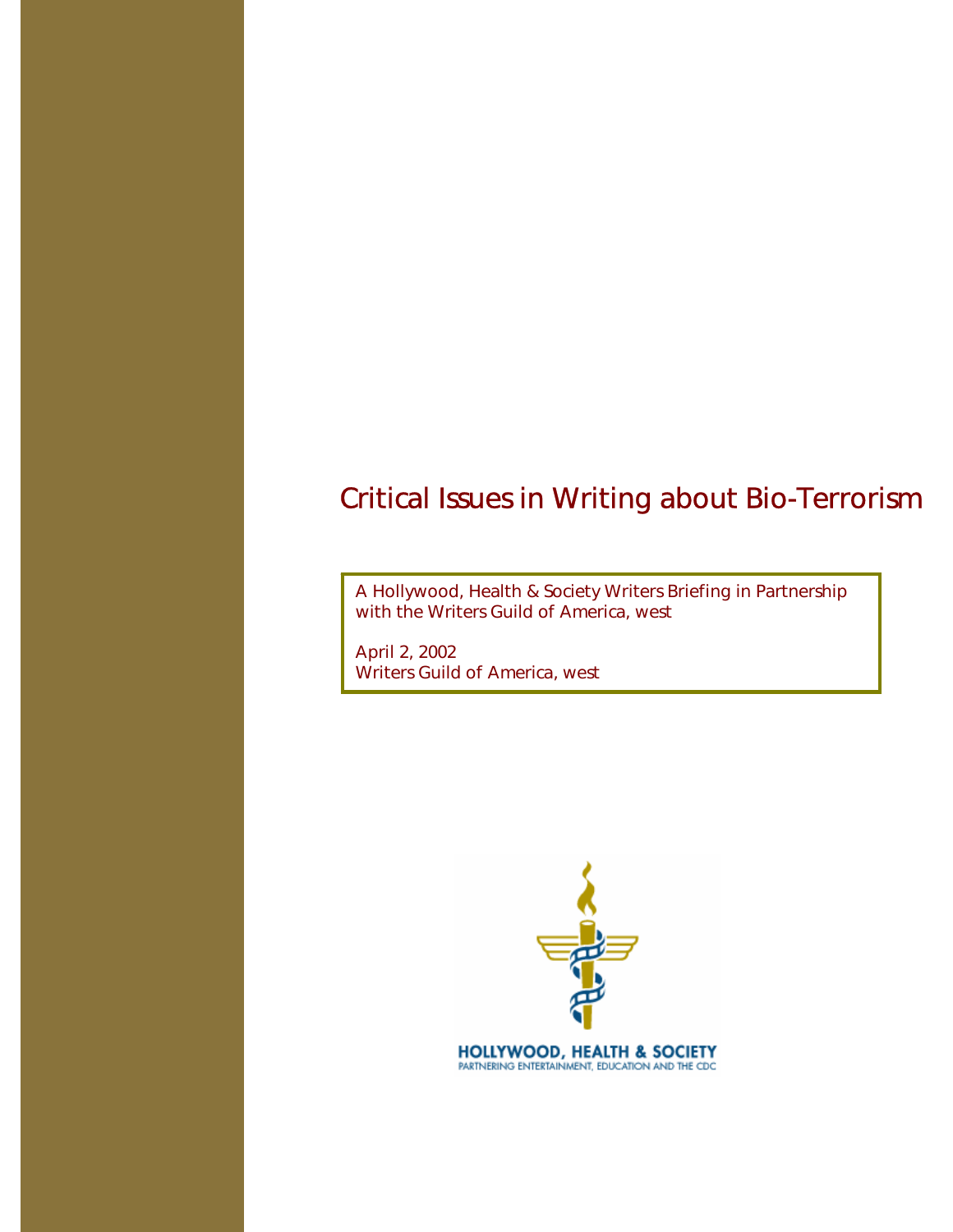This writers briefing, convened by the Writers Guild of America, west and the USC Annenberg Norman Lear Center's Hollywood, Health & Society project, brought together scientists from the Centers for Disease Control and Prevention and leading film and television writers to discuss how Hollywood handles a harrowing topic—bio-terrorism.

#### Writers Guild of America, west

The WGAw, led by Victoria Riskin, represents writers in the motion picture, broadcast, cable and new technologies industries. The Writers Guild of America is the sole collective bargaining representative for writers in the motion picture, broadcast, cable, interactive and new media industries. It has numerous affiliation agreements with other U.S. and international writing organizations and is in the forefront of the debates concerning economic and creative rights for writers. Visit the Web site at www.wga.org.

#### Hollywood, Health & Society

Hollywood, Health & Society is a project at the Norman Lear Center that provides entertainment industry professionals with accurate and timely information for health storylines. Funded by the Centers for Disease Control and Prevention (CDC), the project recognizes the profound impact that entertainment media have on individual behavior. The Lear Center helps the CDC supply writers and producers of all types of entertainment content with accurate health information through individual briefings, special seminars and expert consultation. Visit the Web site at

www.entertainment.usc/hhs.

#### The Norman Lear Center

The Norman Lear Center is a multidisciplinary research center that explores the implications of the convergence of entertainment, commerce and society. From its base in the USC Annenberg School for Communication, the Lear Center builds bridges between faculty who study aspects of entertainment, media and culture. Beyond campus, it bridges the gap between the entertainment industry and academia, and between them and the public. Through scholarship and research; fellows, conferences, events and publications; and in its attempts to illuminate and repair the world, the Lear Center works to be at the forefront of discussion and practice in the field. For more information, please visit www.learcenter.org.





USC ANNENBERG The Norman Lear JENTER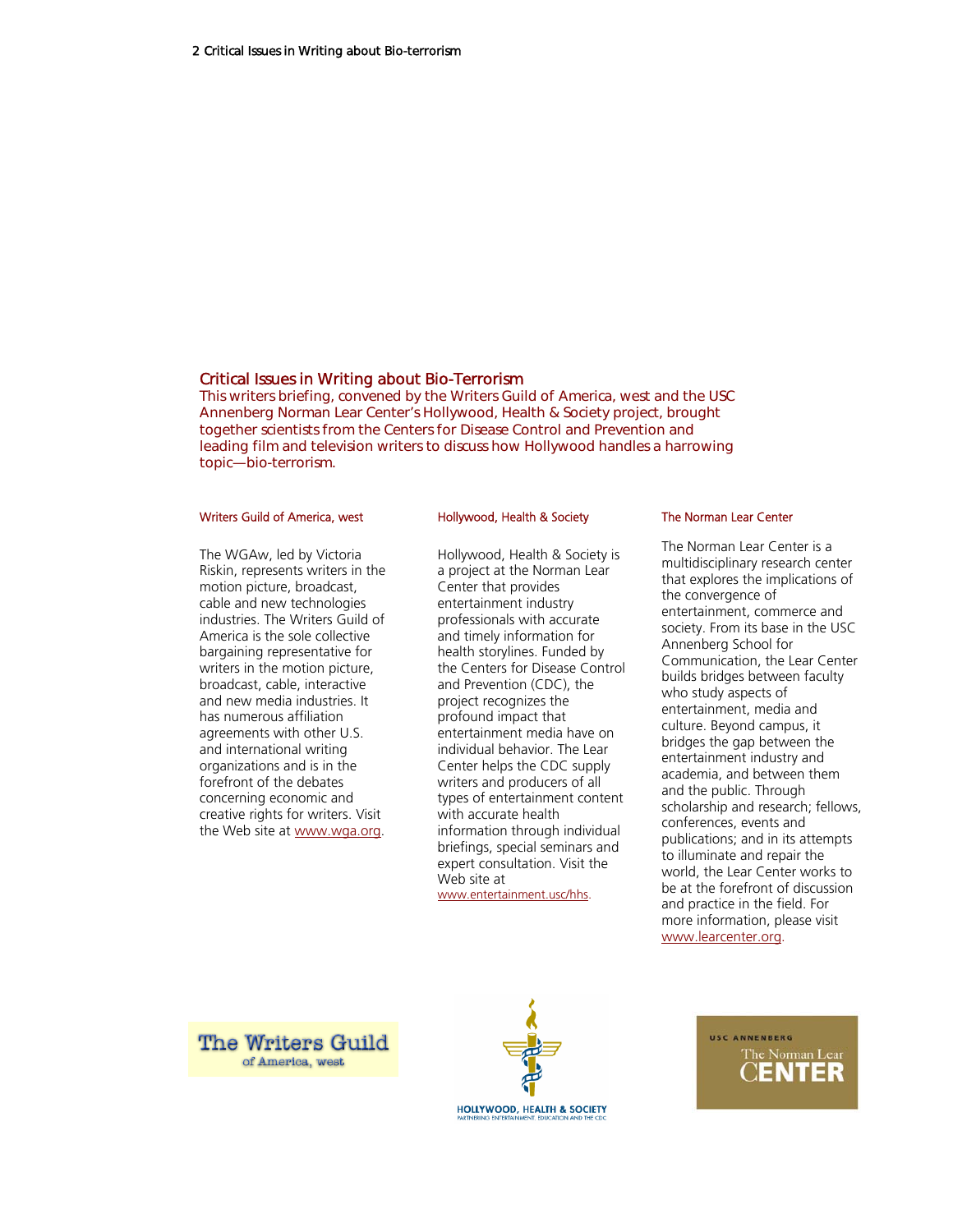#### Participants:

Neal Baer, executive producer, Law & Order, SVU

Michael Frost Beckner, creator, The Agency

Martin Kaplan, director, The Norman Lear Center

Jeffrey Koplan, director, Centers for Disease Control and Prevention

Stephen Ostroff, associate director for epidemiological sciences, National Center for Infectious Diseases

Victoria Riskin, president, Writers Guild of America, west

# Victoria Riskin: Writers are the chroniclers of our time and often tackle important issues relevant to the public. In that regard, writers have an important responsibility to do the best job possible with the resources and time available. All of us would like to wipe away our memory of the day when the World Trade Center was struck. We will remember that throughout our lives.

 But it did happen, and it is part of our emotional recall. Parts of the country and government had to respond quickly, scrambling around to decide what to do, what other assaults could come and how to protect society.

A very strong feeling among Hollywood writers was: What is our responsibility? How do we not only deal with this personally, but how does this act of terrorism impact the work that we're doing? How do we, as writers, respond? I spoke at length with John Wells, and he told me how he just stopped what he was doing and did a series of interviews on Third Watch with the firefighters who had been rescuing people from The World Trade Center.

 He felt a strong sense of connection to the story and the importance of telling it. Writers on other series were struggling with how to tell the story. Do we have a responsibility to weave this theme into our shows or should we stay away from it? These were challenging questions for writers.

 To serve as a resource for the entertainment community—not to lobby on any particular topic—but to provide assistance as you tackle stories on behavioral science issues, on medical issues, on any number of issues is the goal of the Hollywood, Health & Society project. The gentlemen on this panel will talk about how this project is designed as a one-stop-shop for information for writers. It can help you find the facts that you need to know, and also enlighten you to the more subtle issues that patients and other people experience when they're confronting crisis.

Neal Baer is a writer and executive producer of Law and Order: SVU and formerly worked on *ER*. Michael Frost Beckner is the creator of *The Agency* and he wrote Spy Game.

 Also on our panel is Jeffrey Koplan, former director for the Centers for Disease Control, and Stephen Ostroff from the Center for Disease Control. Dr. Ostroff is a physician who serves as the associate director for Epidemiological Sciences in the National Center for Infectious Diseases at the CDC.

 Neal, right before 9/11 you had done a show on bio-terrorism. What decisions did you have to go through to decide whether to air it?

Neal Baer: On 9/11, I was in New York, a mile away from Ground Zero when it happened. We were prepping a five-hour miniseries for NBC called Terror with Dick Wolf, who said at the same that it was the most important project he'd ever done. He, along with all of the writers, wanted to do a miniseries about bio-terrorism because it hadn't been fully addressed. He felt that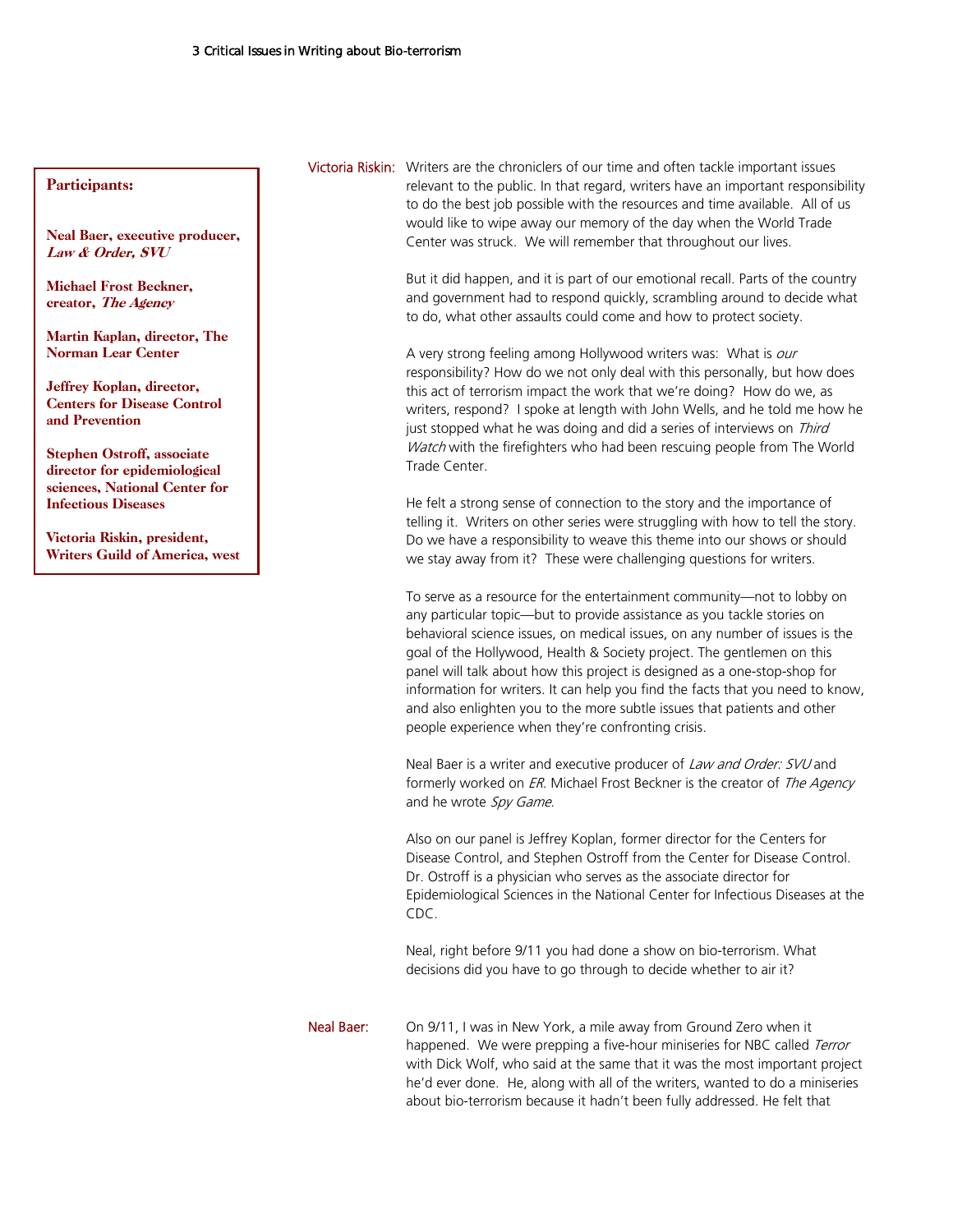because of our weakness as a country, our preparedness was not great, and he wanted to make a clarion call.

We started it about a year ago. By August we were really deeply involved in the story, and we would joke that we hoped the real thing didn't pre-empt our work. Obviously, we had no idea of what was to come. On 9/11, Variety ran a headline that said something like "Wolf Brings Terror." It was ghoulishly serendipitous in the sense that what we had been writing did come to pass.

As we were writing the miniseries, we did a lot of research. What we were told about anthrax was strangely close to what really occurred. We did research on using crop dusters to disperse biological weapons. The FBI talked to us at one point because our accumulation of so much information raised a red flag. It was weird that we were able to amass all of this information about the best places to study aerosolization, etc. We knew a lot of things most people didn't know, because we spoke with so many experts all over the country.

We talked to people who warned us of bad things and with people who said that nothing could really happen. We talked to experts at Johns Hopkins, Stanford, Michigan, Minnesota, the CDC, and these experts had completely varying opinions about anthrax. "It couldn't hurt you if it was on the carpet. It could hurt you if it was on the carpet." It was amazing how little was known before the anthrax plantings happened—and how lucky we are that they happened in such a limited distribution.

We had a lot of information on making biological weapons and dispersing biological weapons, so we had a lot of debates. Should we use the name "Taliban" in our show? Frankly, I was very afraid to do so. Other writers were saying, "What's the big deal?" It raised issues about putting yourself at risk when you attribute a negative act to a particular cultural identity like that. Our script was leaked, and we received letters from various Muslim organizations before the miniseries was even shot.

Some fundamental issues were raised by this process. Do you create shows that could put you at risk? Dick Wolf felt very strongly that, yes, you do. That's part of being a writer. Do you include material that someone could copy, like a character putting anthrax in a ventilation system? Are we giving people ideas? We got into the same kind of controversy with smallpox and how smallpox could be disbursed. We had hours of debates about whether we should or shouldn't include some of this information. There was one storyline we decided not to do because it was so clear that it could be implemented fairly easily and we didn't think that would be responsible of us to proceed.

There isn't much you can do as a writer that can incite people to do crazy things, but we really gave it a lot of thought. Of course, we didn't scrutinize it as much as we would now, since it's happened. And since it did happen, we have decided we don't want to go ahead with the anthrax story because we don't want to give people ideas.

It caused us hours of debate. The bottom line was we wanted to do the miniseries because we felt that people weren't aware of the danger. After 9/11 and the anthrax scares, we felt the shows would upset people, possibly incite people and/or piss off people, and we thought it raised fundamental issues about where drama and the writer's sense of responsibility lies in the social fabric.

- Riskin: After 9/11, did your feelings change about the sense of responsibility? How did those events impact you as a writer?
- **Baer:** It was such a surreal situation—as a doctor, I was at Chelsea Piers, which was the triage point for New York City. All the ambulances were there, and we were waiting for victims, but there were no victims. It was a very strange thing to experience because there was nothing you could do. Being a visitor gave me a view different from that of a New Yorker, since I didn't have any personal connections to people in the towers, or to the Twin Towers themselves.

It was a terrifying experience. It made me not want to do the miniseries.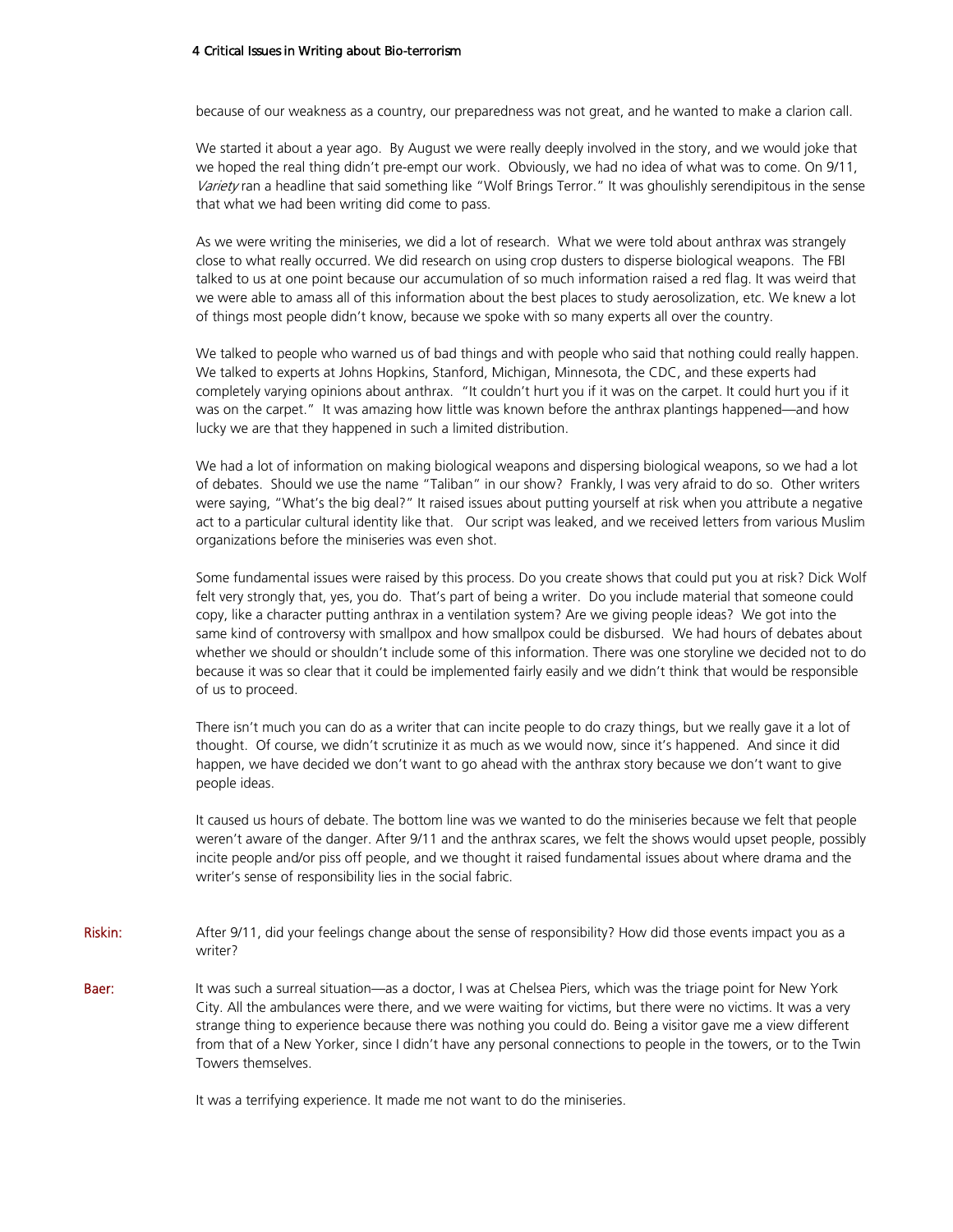The events changed some of the writers' perspectives about cops. People's attitudes changed, particularly those who lost people in the towers; there were people on our show who did. It changed them in profound ways that affected the way they wrote, affected the way they thought about characters and altered the way they want the show to be.

It's interesting to see, stepping back, how September  $11<sup>th</sup>$  changed writers' attitudes about the country, about patriotism, about how you write about cops. Cops should be heroes. Cops do no wrong. Stabler, on our show, cannot have an affair. 9/11 seeped into the fabric of our show in that the characters debate and fight about that. Now there are a number of shows that are taking a different stance, like The Shield. Right after 9/11, you wouldn't dare put on something about bad cops, crooked cops, cops that shoot people.

Now some shows are doing that. There are a slew of pilots in the pipeline that have more complicated characters that will not make it to air. From a writer's perspective, it's been interesting to see television drama's first reaction to terrorism striking America and now how this may be changing the way we write.

Riskin: Writers are both part of the culture and swinging with the culture. A short time after 9/11, the Bush Administration came to Los Angeles and asked what the Hollywood community could do to help. That was an awkward set of meetings. There was one subset of meetings, when a consultant to the CIA asked if a group of writers could develop some scenarios.

Michael Beckner: I worked at that. Some of the top action-explosion screenwriters were there. We were asked to invent scenarios. The logic was that, if writers were so creative, they'd be able to out-think the terrorists. This was government sanctioned.

> I wrote a pilot over a year before 9/11 featuring Bin Laden, a terrorist attack, an Al Qaeda cell, all set in London. When I turned that into CBS, they had a lot of notes. They asked me to come up with easier names. They had no idea about Bin Laden or Al Qaeda or anything else. I've written espionage for many years, and I've done a lot of back and forth with the CIA. It was obvious that if I was going to write a pilot about the CIA, it would be about Bin Laden planning an attack, because he declared war on us so many times—and I thought everyone knew it.

> It was stunning, of course. That episode was scheduled to air, as the pilot, on September  $27^{th}$ . CBS pulled it. Our second episode was scheduled to be about an anthrax attack on Washington D.C., produced in May, 2001. Again, Al Qaeda was supposed to be the culprit. That's when they said, "This Al Qaeda thing, you've got to get off that. No one is interested. Trust us." So we redrafted it as Iraqis making an anthrax attack through German terrorist proxies. This was scheduled to air two days before the news broke about the anthrax letters. Les Moonves called us in and said we couldn't air this one, either. I argued that we should go ahead with the story because the ending was positive. I thought that we should have aired the pilot, too, because the good guys win in that one. It had been set in Harrod's department store, which we changed at the request of the Fayed family after 9/11. They didn't want their department store's name used.

Terrorists and fundamentalists view the Fayed family as sell-outs, and they're a big target. Our show was preempted by the President speaking about anthrax that night. We held up the episode up for a few weeks. We had some advisors who fact-checked for us, the CIA and that sort of thing. They all said the shows could be used as morale boosters.

The anthrax episode went into what anthrax is, how it could be delivered. Our episode included aerosol disbursement. In 1978, there was a case of anthrax in the US, and again, CBS said, "No one knows what anthrax is. Who would possibly be interested in this?"

Audiences responded positively to the show on anthrax and the show on Al Qaeda. We tried to present it as accurately as it's ever been done. The TV show looks like the CIA operations. Six people don't run the CIA as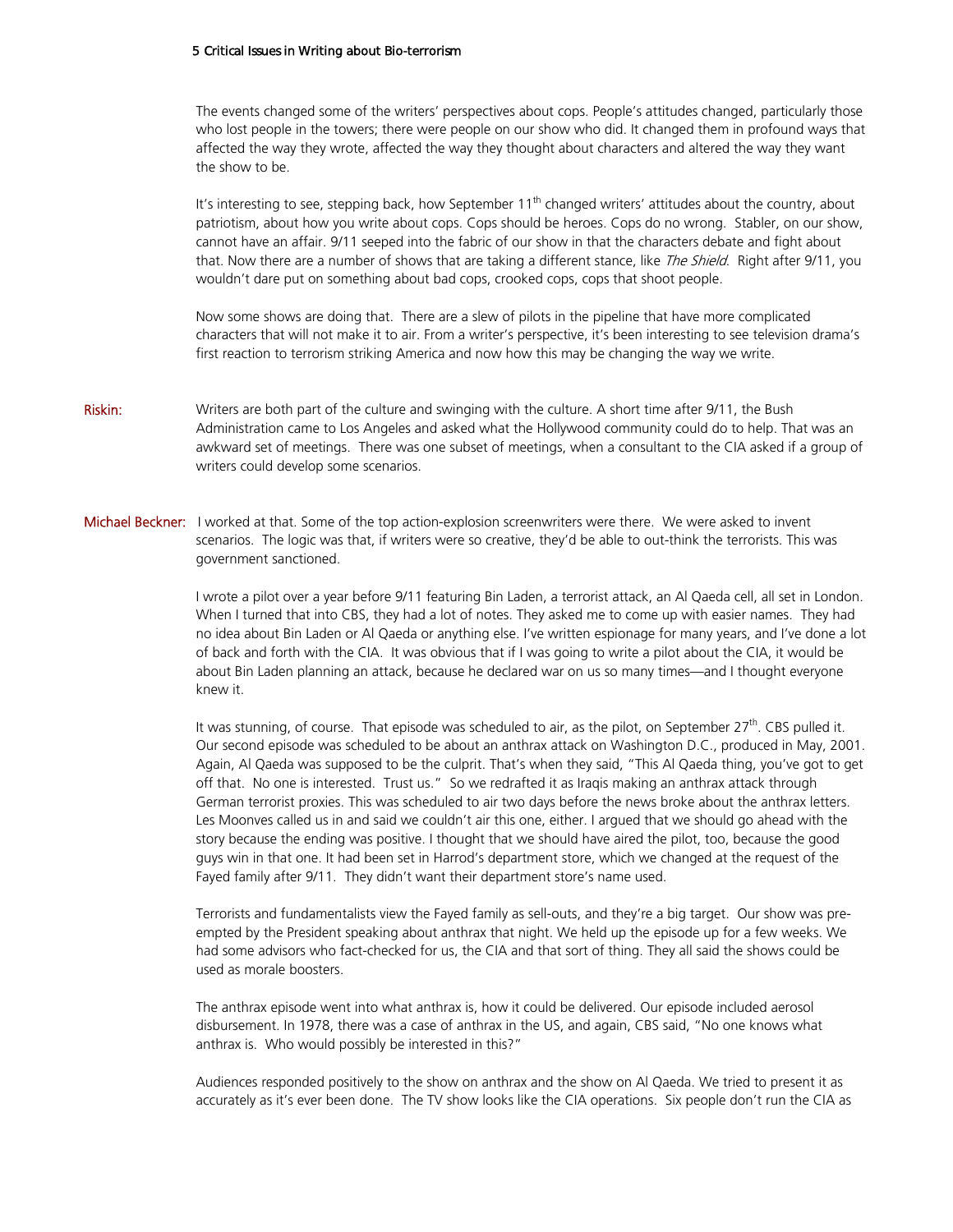we have on our show, but intelligence gathering is portrayed accurately on our show. Our audience has grown because people are interested in government intelligence agencies now.

They want to see how the CIA works, they want to see that the intelligence community is up on their game. Everyone asks, "Well, did you have a crystal ball?" No. The CIA would let in anyone, including a little writer like me, to hear that Al Qaeda and Bin Laden are going to attack us. No one was listening, no one wanted to hear it. The show was able to follow the chart I'd drawn out for the season.

Originally, before 9/11, CBS wanted the show to go in a different direction. But espionage and intelligence gathering and the war on terrorism are news. We have much more free rein to educate people on the subjects we're talking about. For example, an episode aired on smallpox where a suicide bomber crossed the border from Mexico and got caught. What they didn't realize when they brought him in to interrogate him is that he was the bomb and he was infected with smallpox. There was some debate on whether we were giving someone a good idea, but my feeling is if we can think of it, then terrorists have 10 plans that are better. Hollywood writers never come up with better plans than terrorists have.

- Riskin: What was it like at the Centers for Disease Control in the weeks following 9/11? The whole country was in a state of panic: What is anthrax? How is it being spread? What are the other possible threats? What was it like for you, Jeffrey?
- Jeffrey Koplan: September 11<sup>th</sup>, I arrived at work to see the drama unfolding on TV and people distracted. We didn't wait for the towers to collapse before we began to pull together teams of our own. We'd been preparing for bioterrorism since the aftermath of the Korean War. This is not a new subject for us. For the past several years, we've built new labs and addressed issues like the production of a new smallpox vaccine to replace the antiquated and relatively small amount that we have in storage.

But on that day, even as events were unfolding on TV, we were trying to reach the New York City Health Department. Our major constituents are the city and state health departments and we weren't able to get through easily. Eventually we did make contact with the city health department. In the meantime, we put together an immediate team of staff, including disaster specialists and epidemiologists. On the afternoon of the  $11<sup>th</sup>$  there were two non-military planes in the air, Air Force One, and a Gulfstream jet from Atlanta, going to New York bringing stuff up to assist the New York City Health Department.

The next day we had 40 epidemic intelligence service officers on their way up, because we'd made contact with the health department and our concern was a secondary attack. They staffed hospitals throughout the metropolitan New York City area, looking for evidence of a change in symptomology of people coming in. Could we find evidence, at the earliest stages, that there were people coming in with a rash, illness, a cough or some complex of symptoms that indicated a biological event unfolding? It played out from there. Of course, the biological event did not occur in the immediate aftermath of September 11<sup>th</sup> or in New York initially. On October  $2^{nd}$  and  $3^{rd}$ , I was in the City visiting our teams and came back to Atlanta on the morning of October  $4^{\text{th}}$ .

Overnight a phone call came in to the CDC from the Florida State Health Department, asking whether we would verify a suspect isolate of anthrax, bacillus anthraces, that they had analyzed in the state lab. There was no hesitation in the agency—a case, even one positive case of anthrax anywhere, is a cause for concern. But a case in Florida, which had not had a case of respiratory inhalation anthrax ever, was a greater cause for concern. There had only been 18 inhalation anthrax cases in our 50 years.

We already were mobilizing, and were working nonstop for the next couple of months. The bio-terrorism event presented a series of challenges to us. Some of them might be parallel challenges to what writers or creative artists face around this event.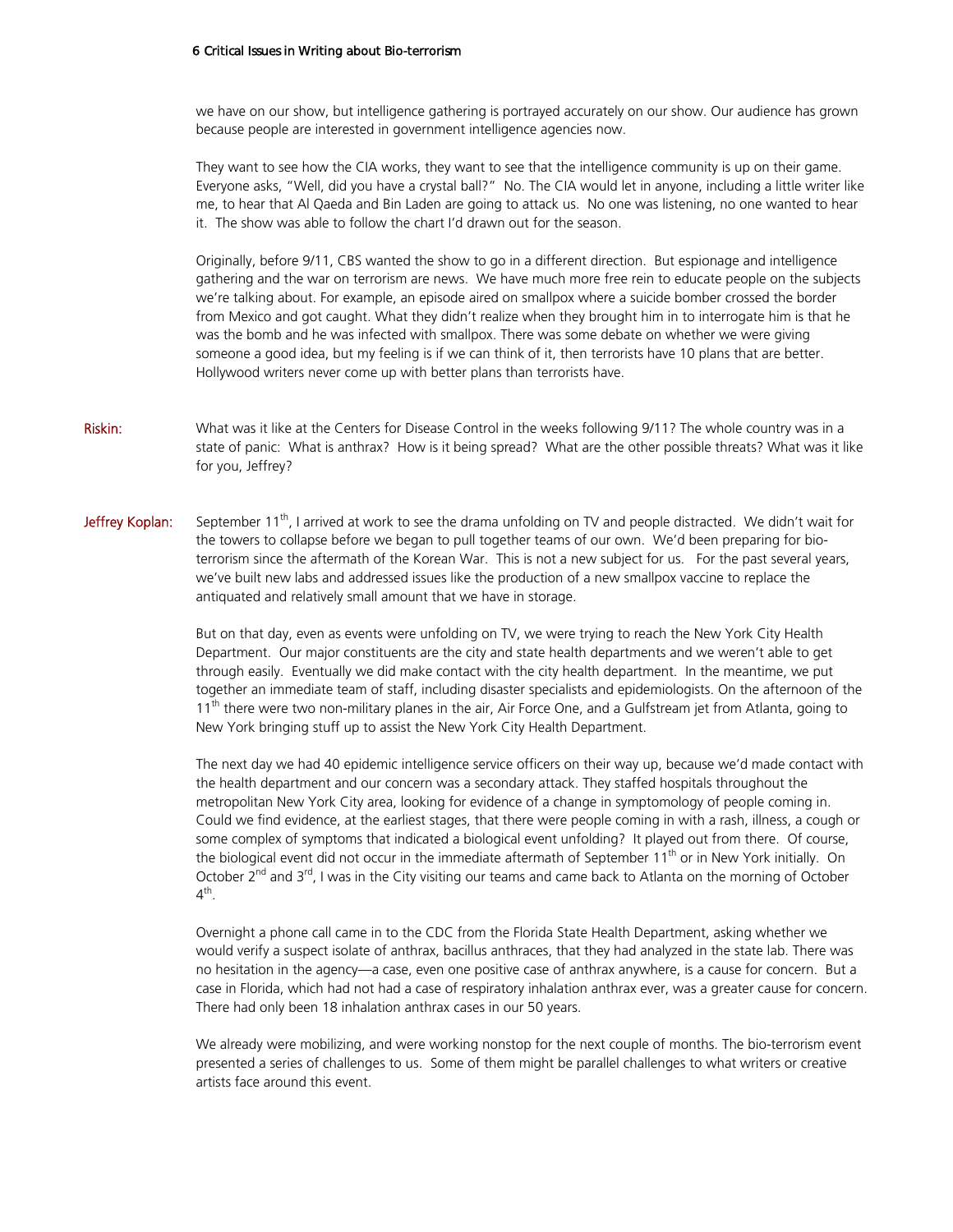Some of these challenges might give you ideas about the tensions involved in an event like this that aren't obvious. First, there are scientific challenges—the paucity of scientific information known about anthrax. If you take other scientific subjects, Parkinson's or diabetes for example, the body of literature could fill this building.

The literature on anthrax could fill a corner of this table. Much of it was antiquated and irrelevant to what was going on in October, 2001. A scientific review of the anthrax literature from the perspective of bio-terrorism appeared in the Journal of the American Medical Association within the past couple of years by reputed academic experts, which had nothing in it about letters, spore size or aerosolization. These were the same experts who were now appearing on TV.

So, the scientific issues were crucial. We were being presented with a real time, real life, public health emergency while we had a paucity of scientific information. We had to generate scientific information on a daily basis to sort this out. While there were a lot of folks offering their expertise and perspective, no one could offer truly helpful information.

A second challenge was a public health challenge. It's important to differentiate a scientific challenge from a public health one. A public health challenge means we've got to make decisions on an hourly, daily basis. A day didn't pass without a decision being made by Steve Ostroff in New York, or the team in Florida, or we in Atlanta, or the group in New Jersey or the postal service, for the postal workers. We couldn't wait for someone to say, "This would make an interesting study and we could use it to make public health decisions," or "Let's put out a grant and we'll get the protocol going and we'll get a double blind control," or "Let's canvas expertise around the world to get an answer to this." These decisions had to be made in an hour and 45 minutes. The postal workers are coming and what are we gonna do about X? What agent do we use? The nature of public health is you don't have the luxury of waiting for all the information. You use the best evidence you have and you put yourself on the line and make a decision.

Not making a decision was not an option. That was a constant feature of this crisis. You read about it in the papers everyday. There weren't just Monday morning quarterbacks—we had daily quarterbacks who were able to look and see what we were doing.

Riskin: I was amazed by the dissonance in the information disseminated by the so-called experts on anthrax—you received one set of opinions and then another. I was also struck by the fact that on your end you were talking to guys at the CIA saying anthrax is a real threat, this is a serious thing. We'd heard about anthrax in the Gulf War, that Saddam Hussein had it. Yet there's another part of the government that's not studying it. It seems as if there's a disconnect somehow. What do you think?

Koplan: There are lots of disconnects, but it depends on what you want to invest in. There has been a biological and chemical weapons research program in the US for decades, but much of it is military-based, much of it's classified. In the event of a civilian episode, lots of that information is difficult to obtain quickly. Some of it is antiquated and not relevant to the circumstances at hand. One of the standard pieces of information about anthrax was, after an initial aerosolization, it is very hard for it to be re-aerosolized, virtually impossible.

> We found that not to be true in the postal facilities and a few other places. So, you take the basic precept—and this was a pitfall that we had to deal with daily, and we screwed up with occasionally in the course of this which is, if we relied on the previous scientific information and said look, the best scientists out there, the real experts in this field say it can't be re-aerosolized, we could get into trouble the next day because all the things that have been shown before were not taking place as we played this situation out.

Baer: We were told over and over that re-aerosolization was not possible, and we had a scenario where it came through the ventilation system and it lay on the carpet. We asked all these experts from around the country whether it could be trapped. We were told unequivocally, "No, there is no threat." That was right before this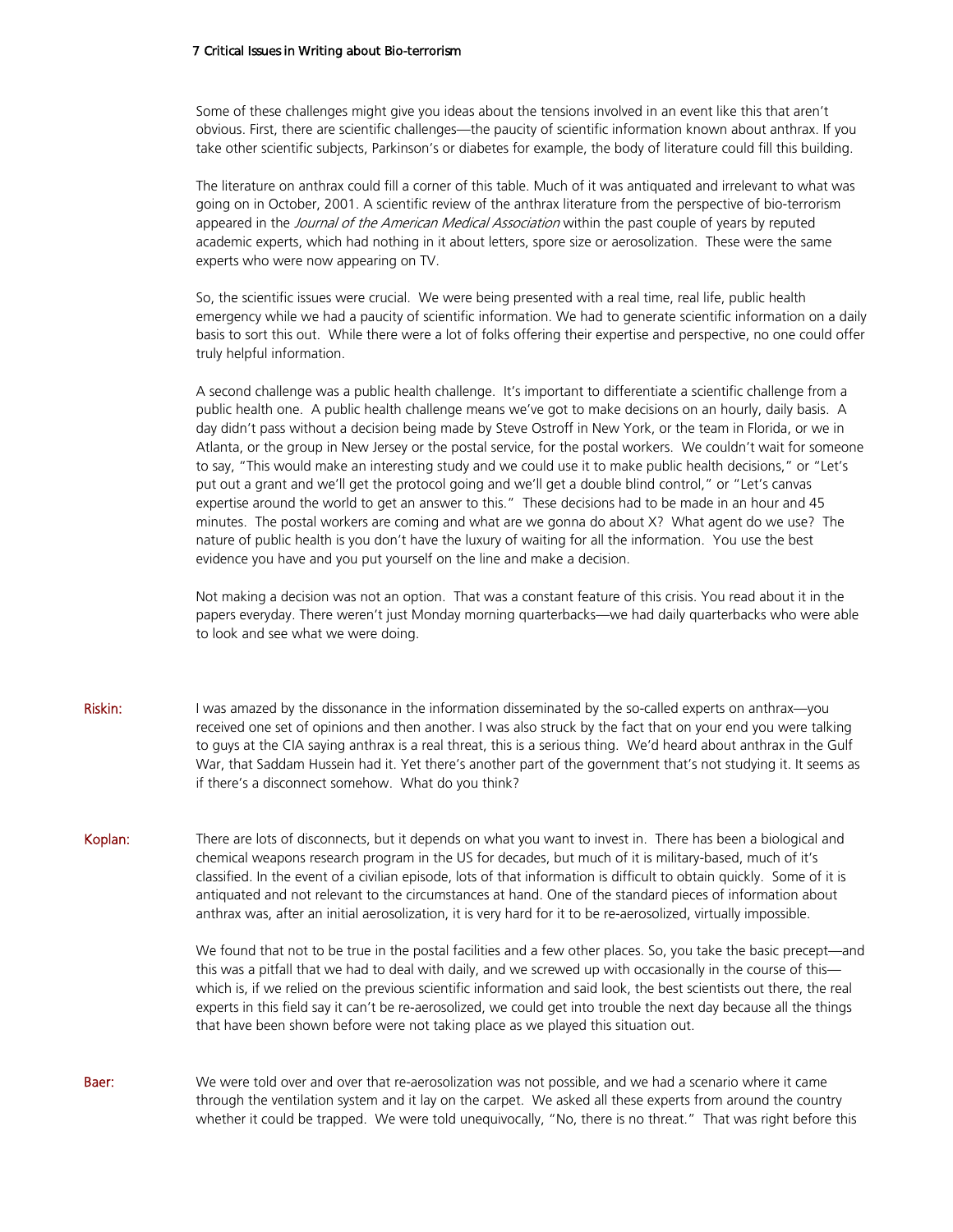all happened. No one said that it could be a threat. Then obviously it was proven otherwise with the postal disaster.

**Riskin:** Stephen, where were you during this whole process?

Stephen Ostroff: I was in Atlanta. I had been working with the New York City Health Department for several years. At CDC, I'm the outbreak person—I coordinate outbreak investigations. Some of you may recall that a couple of years before, the West Nile Virus was introduced in New York City. There was a public health communications storm around the West Nile episode, and the issue certainly arose in that episode about whether or not it was intentionally introduced into New York City.

> The CDC and the CIA came to the conclusion that it looked like it was a natural event, but there were always lingering questions about that. But that West Nile Virus outbreak, over the course of that two year time period, in 1999, was first and foremost a New York event. Any time that there was bad news to convey about West Nile, the folks in New York would always want somebody from CDC to be at the press conferences, and to have other voices conveying information about what decisions were being made.

> I was always that person, so I knew most of the people in the New York City Health Department and in City Hall relatively well. The instant that we heard about Tom Brokaw's assistant, I immediately knew that there was going to be a storm around this anthrax discovery that would sweep concerns about the West Nile Virus completely off the table. Since I already had existing relationships with everybody up there, I was the one who flew up as soon as we heard about Brokaw's staff member.

> Within two hours, I was in a press conference with the mayor, the governor, the health commissioner and the president of NBC. After the press conference, I went to 30 Rockefeller Plaza and I must confess that in my entire public health career—which spans 15, 17 years—I have never seen such absolute chaos at NBC. It was absolutely mass panic on the mezzanine of that building.

> That was the result of one cutaneous case of anthrax. I was there for all the cases at all of the networks. It was a fascinating experience. I got to know the presidents of each of the news networks extremely well. They yelled at me a lot when they weren't happy and they were great to work with. I got to know the mayor extremely well—I did a press conference, at least one with the mayor, every single day.

> I was in the commissioners' meeting every single morning and his attitude was that he wanted the expert to be there when questions came. He didn't want to be the one answering those questions, he wanted somebody who knew what they were talking about to answer those questions. It was a unique experience, to say the least, and the entire time that I was there I felt like I was in a movie. I had two police detectives always assigned to me who took me around the city. And I marveled at how accurate the television programs about the NYPD all are.

- Riskin: We don't make it all up, you know.
- Ostroff: It was truly amazing to me, and they were really incredible to deal with. When I think about that particular episode, I wonder about the motivations of the perpetrators. I still can't quite figure them out, and why they selected the targets that they selected remains an utter mystery to me. They realized that you can get a lot of bang for your buck if you very strategically target certain places.

And they did it and they did it highly successfully. I think the other lesson that we learned is that the toxic substance itself was absolutely amazingly produced. Even the weapons experts in this country didn't feel it was possible to produce material that was quite this well made. And, if you think about what actually happened, they certainly couldn't have started on September  $12^{th}$ , and only one week later produce material of this quality.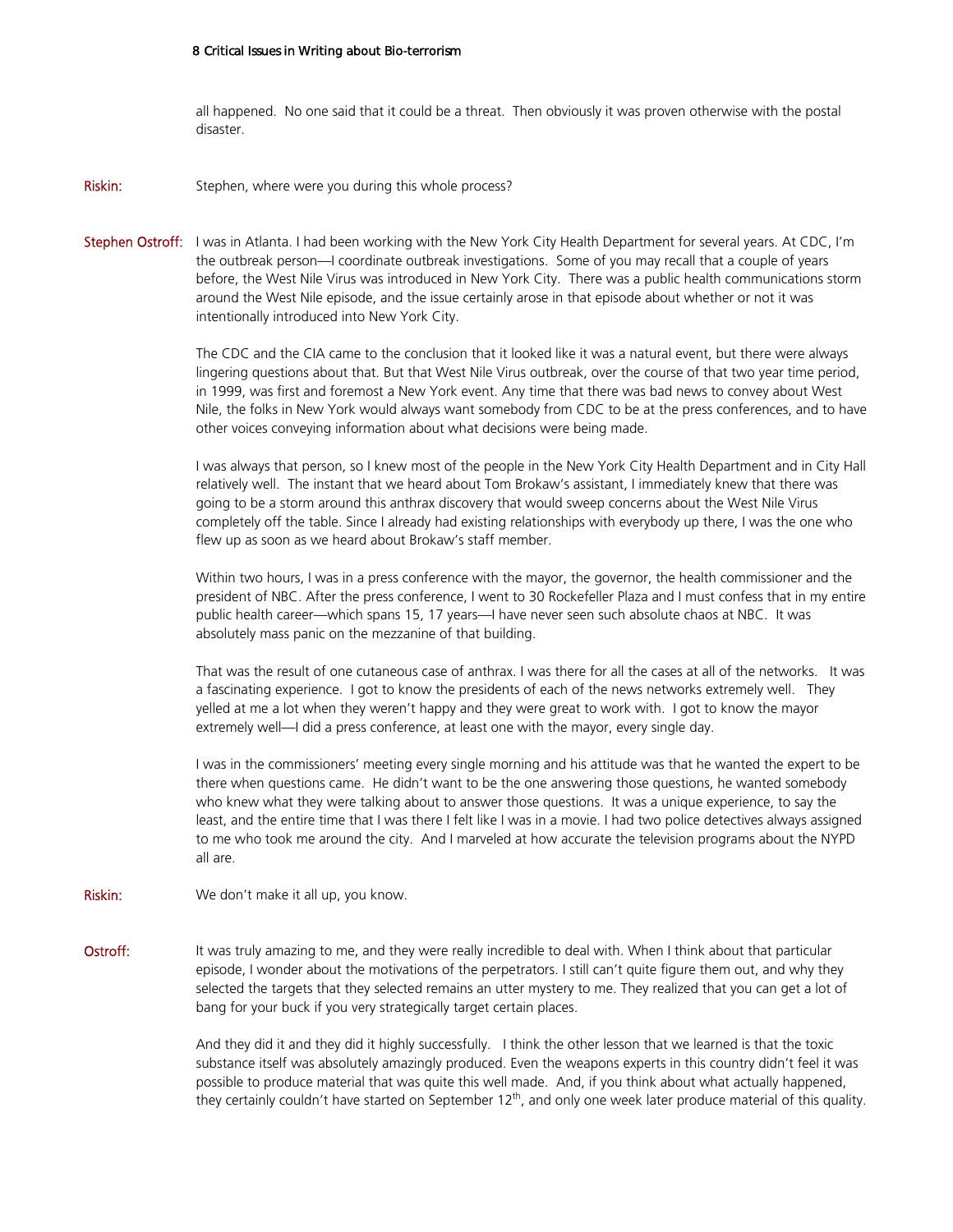They obviously had been working at it for a long period of time, after thinking about it for a long period of time, and they simply took advantage of what happened on September  $11<sup>th</sup>$  to do what they did. I still can't quite figure out why they stopped.

I really do want to talk to the bio-terrorists because there are so many unanswerable questions currently for us that only they can answer about what happened, why it happened and the way that it happened. I talked to a lot of the victims and it was absolutely astonishing to me that almost all of the disease in New York was relatively mild cutaneous disease, with the exception of the baby who contracted it. It was devastating not only for the actual victims themselves but for all of the networks. The mental anguish that people went through over this episode was absolutely astonishing to me. And most of these people continue up to this day to be severely psychologically disabled by what happened.

- Riskin: Can you say what you think that disability might be?
- Ostroff: This is clearly a sort of a post-traumatic stress disorder, and it got to the point where none of us in New York talked to these people because they just had become totally irrational. Part of it, I think, was just the unbelievable generation of publicity around this, and the victims not wanting every single detail of their life talked about by people like Ari Fleischer. We completely violated their confidentiality throughout this entire episode. And I think that they felt really wronged by a lot of this.
- Riskin: What a lesson to learn.
- **Ostroff:** It was a very unusual place to be, especially in light of what had just happened on September 11<sup>th</sup>. This was a one-two punch, and so it was a very unusual role for me. If you ask me what my worst moment was, it was when we heard about the woman from the Bronx. There was no reason for her to be infected at all and I remember when I heard about that case, sitting there just sort of feeling like a search light looking for other cases in New York. I felt like this was really gonna be the big event. And of course it turned out not to be, and I remember sitting there in her apartment, going through her personal effects with the NYPD, and feeling terrible for this poor woman—she didn't deserve this.

There were lots of interesting partnerships, particularly with law enforcement. I never thought in my public health career that I'd sit in meetings where there were more people carrying guns than people who weren't.

We certainly lived through a lot, and in response to the question about whether or not we're giving people ideas—I agree with what was said. They've got all kinds of ideas and plots in their head that are probably better than anything you could create, and so I don't really have that much of a problem with stories about these things.

I think the more information the public has, the better—certainly that was the way the mayor always felt. He felt when he knew something the public ought to know it as well.

- Riskin: I think that's why people built trust in him and he became such a hero, where he had not been one before the event. People felt that he would tell the truth. Do you think we'll ever find the perpetrators?
- Ostroff: I think at some point the individuals who did this will be found. People were asking me—literally, every day— "Have you figured out how that woman in the Bronx died of anthrax?" And I said, "Not yet, but we're going to," and I said I wouldn't sleep well until we figured it out.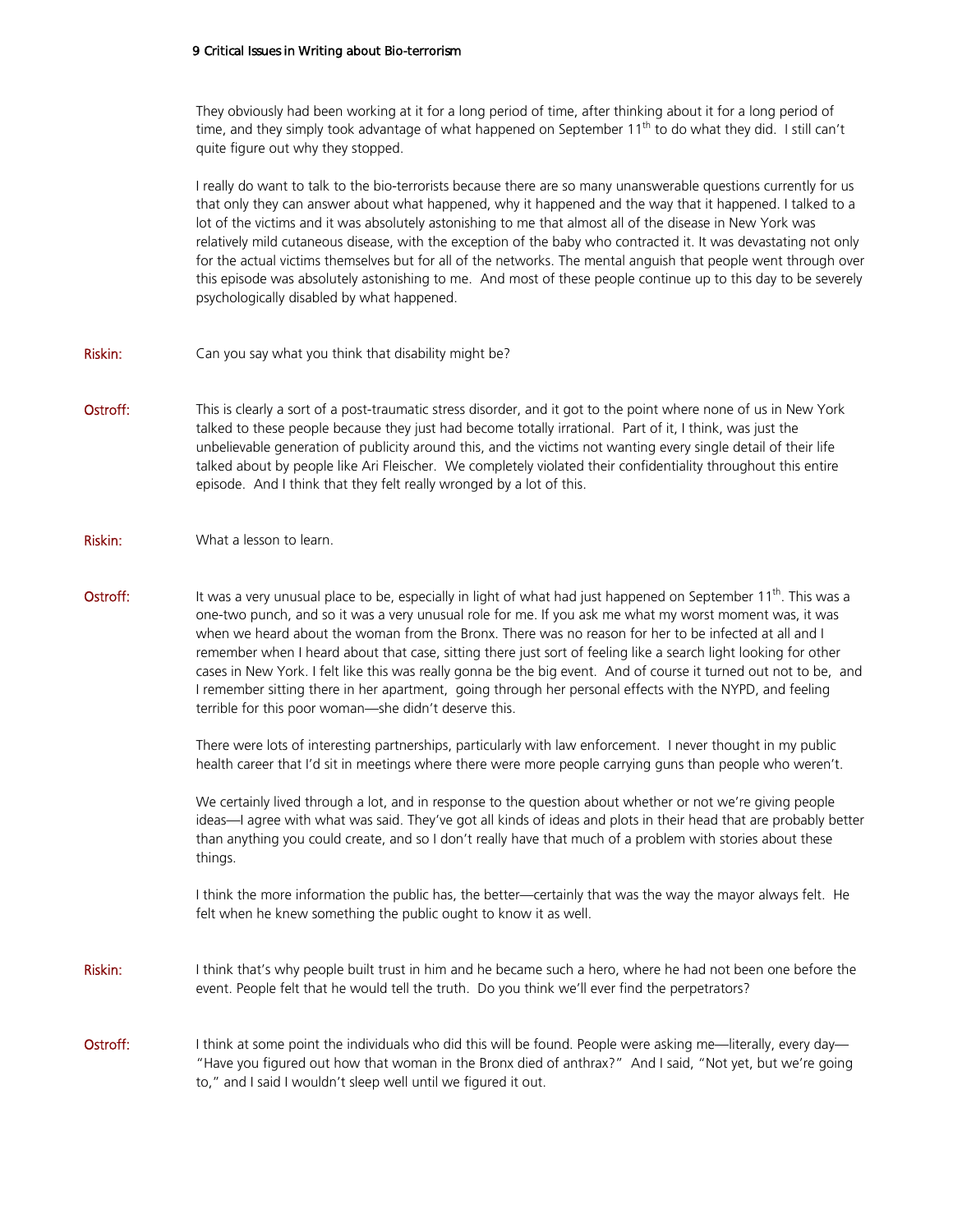And they kept on asking me "Are you sleeping," and "How are you sleeping?" I have no preconceived notions about who the bio-terrorists might be, and all I can say is that, when they find them, I really want to talk to them.

- Riskin: I'd like to open this up to some questions from everybody here. This shouldn't be a one way conversation.
- Audience Member 1: To Dr. Ostroff—you were probably with Mayor Giuliani when he found out details after the fact—what was that like? Do you disagree with withholding information of that nature from the public?
- Ostroff: When Giuliani found out things that were going on that he didn't know about, he clearly got very angry. And I saw him very angry in private, so you couldn't do that to him very often and remain very successful in New York City. So, I think that he probably knew a lot more than you think that he knew. He was clearly much more colorful in private than he was in public—but he was every bit as decent as he was in public.
- Audience Member 2: What is your view of how the different parties handled communicating information during the anthrax attacks?
- Ostroff: I thought that Giuliani was an absolute master communicator. At each of the networks, they were also just tremendous communicators. I really admired how skilled their staffs were at providing information, to the employees in particular at all of the networks. Giuliani knew how to convey things the right way. He was so good at what he did—it's better to have the information out there than to not have the information out there. That's just my personal feeling about it.
- Audience Member 3: For the gentleman from the CDC, if as you say, you don't believe that we're giving them ideas, then how do we look at the discrepancy between supposedly technologically unsophisticated people who come from a place where we constantly say they're living in the  $15<sup>th</sup>$  century, and the fact that they have these geniuses who are better with something as complex as anthrax than are the scientists that we have?
- Ostroff: I think that they were clearly much more sophisticated than anybody ever gave them credit for being, in a variety of different ways. And so, why would we anticipate that they couldn't successfully do something like make anthrax? Now, we don't know if there's any connection between what happened with anthrax and the events of 9/11. But I think that you have to assume that either they're much smarter than we give them credit for, or they simply buy the expertise.
- **Beckner:** Many people in Afghanistan are in the 13<sup>th</sup> century, but people like Bin Laden, who is very rich and comes from a Saudi family, are educated in Europe and in America. Saddam Hussein admitted to possessing concentrated anthrax back in 1995. He has all the facilities and the material to make it as well as we can make it, if not better, because he continues to work on it.

You have to consider the Russians. With the collapse of the Soviet Union, all the scientists who made all the chemical weapons, biological weapons, are now working for Iran, for that matter, all over the world for other countries, building these weapons for them.

So it may not be the guy on the street in Kandahar but certainly the people with the money and the people backing these movements are educated and motivated and rich and they have access to everything we have access to.

Audience Member 3: Does the CDC have back-up systems in case it is attacked, or if someone unauthorized is trying to access information?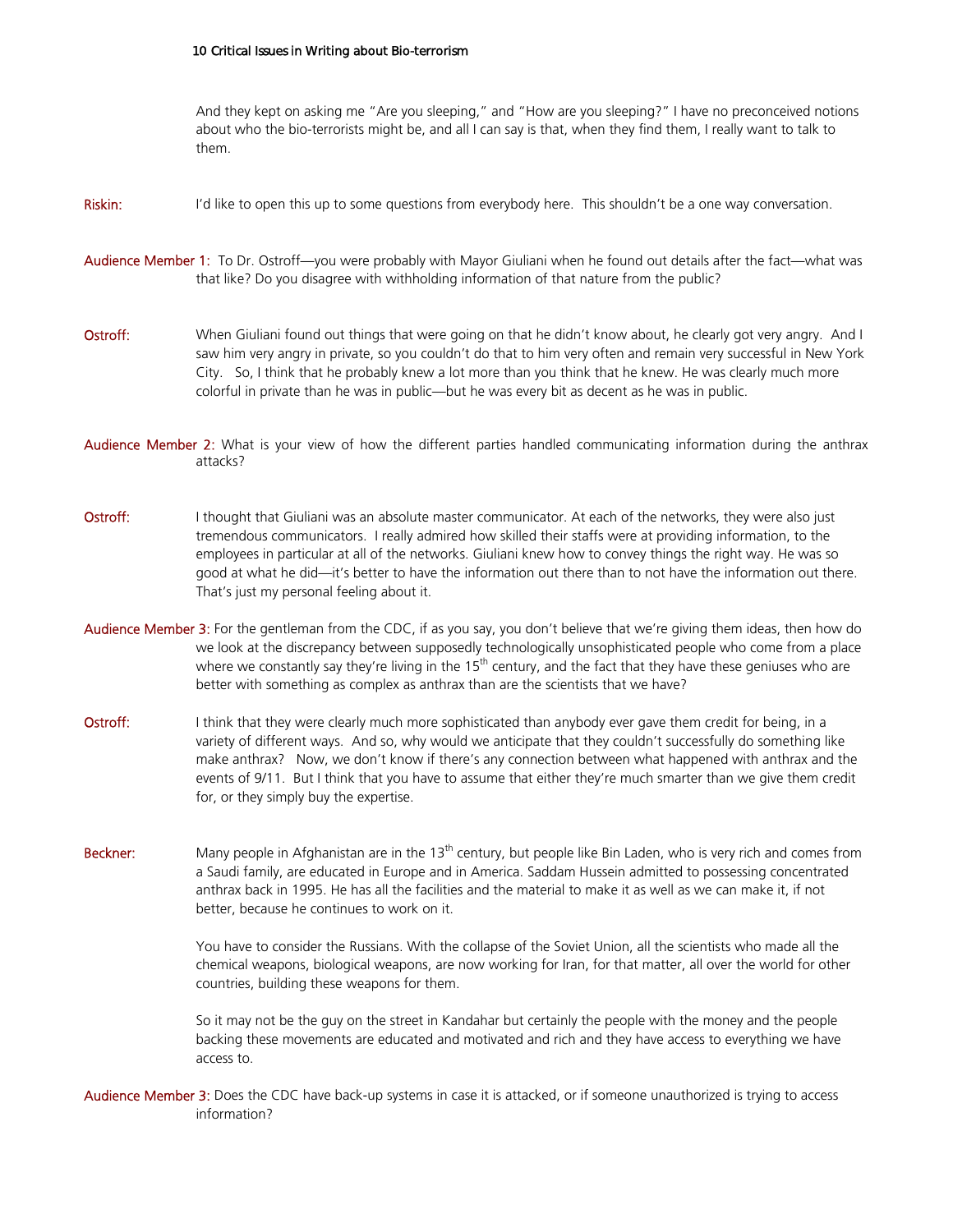| Koplan:                                                                                                                          | The CDC has a series of physical blocks and barriers and security checks. We have personnel checks, and<br>internally, it's not easy to find out where you're going and where you might want to be. Nothing's fool proof<br>but we have markedly increased our own security since September 11 <sup>th</sup> , and have had a number of outside<br>security experts re-review what we do. We also have interaction with the FBI and the CIA regularly and have<br>them look over our various mechanisms, as well. |
|----------------------------------------------------------------------------------------------------------------------------------|-------------------------------------------------------------------------------------------------------------------------------------------------------------------------------------------------------------------------------------------------------------------------------------------------------------------------------------------------------------------------------------------------------------------------------------------------------------------------------------------------------------------|
|                                                                                                                                  | Audience Member 3: Not that you have a shadow CDC like a shadow government, but is there a primary database or something<br>elsewhere other than the CDC?                                                                                                                                                                                                                                                                                                                                                         |
| Koplan:                                                                                                                          | We're doing backup both of computer capabilities and communications capabilities. There's backup even of<br>some physical sites, where folks can go-backup offices and backup laboratory capabilities.                                                                                                                                                                                                                                                                                                            |
|                                                                                                                                  | Audience Member 4: At the intersection of post Cold War Soviet scientists and the Ebola virus, is it in the realm of science fiction<br>to think about viruses being developed for which there is no precedent, which have the advantages of<br>transmissibility but no immunizations?                                                                                                                                                                                                                            |
| Ostroff:                                                                                                                         | Nature does that all the time, and so I think we're becoming more sophisticated in terms of our scientific<br>capabilities—one of our greatest concerns is genetic manipulation of organisms. Now with databases of the<br>entire sequences of many of these microbes, increasingly scientists know exactly where they have to splice in<br>other genes and things like that from other organisms.                                                                                                                |
|                                                                                                                                  | There have been many experiments, and these are not nefarious experiments, in research laboratories looking at<br>mechanisms of antibiotic resistance where people have created inadvertently some bad bugs. We're not quite<br>technically sophisticated enough to succeed at these manipulations yet, that's a couple of years off. When we<br>figure it out, it'll be relatively easy to transfer that mechanism to other organisms.                                                                           |
| Baer:                                                                                                                            | Like Ebola-pox?                                                                                                                                                                                                                                                                                                                                                                                                                                                                                                   |
| Ostroff:                                                                                                                         | Ebola-pox or whatever.                                                                                                                                                                                                                                                                                                                                                                                                                                                                                            |
| Baer:                                                                                                                            | Wasn't a resistant anthrax made in Russia?                                                                                                                                                                                                                                                                                                                                                                                                                                                                        |
| Ostroff:                                                                                                                         | There are different ways to produce antibiotic resistance. One of them is on the chromosome of the bacterial<br>organism itself. The other is to sort of vector it in with something called the plasma, which is a little piece of<br>extra chromosomal DNA, sort of like a virus that attacks bacteria. You can vector it in relatively easily.                                                                                                                                                                  |
| Baer:                                                                                                                            | You raise an interesting question because we read a lot of material when we were doing our mini-series. A lot<br>of scientists published lots of papers on aerosolization and ways to make delivery using small aerosolization<br>units. There's lots of material on it. What concerns me is—where is the line going to be drawn about censoring<br>scientific material?                                                                                                                                          |
| Audience Member 5: Jeff, I think you said last night that there was a 100% chance of bio-terrorism attacks occurring in the U.S. |                                                                                                                                                                                                                                                                                                                                                                                                                                                                                                                   |

Koplan: I amended it to 99%.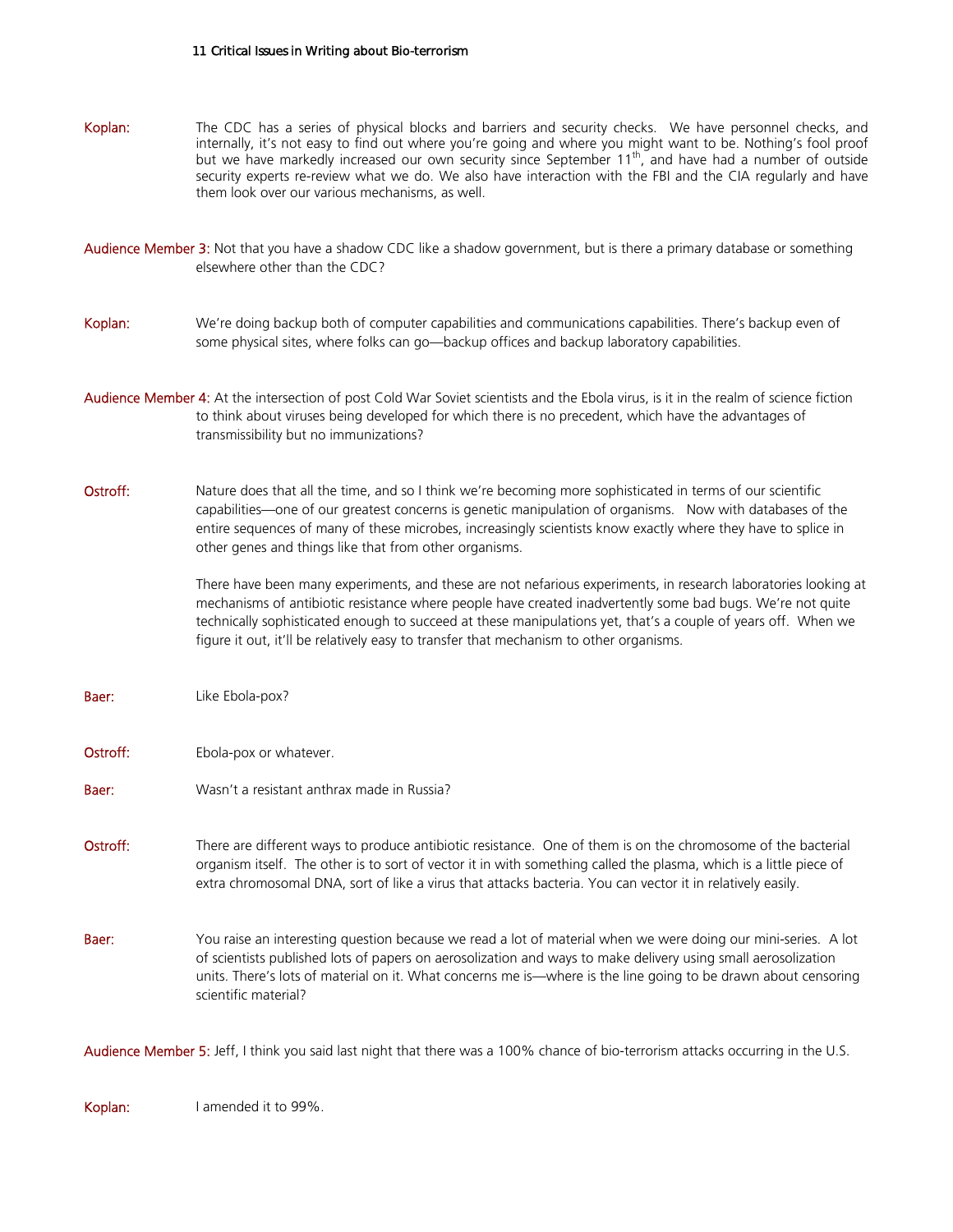Audience Member 5: Is there a probable top five, top ten, agents?

Koplan: There is a big six list of the most likely bio-terrorist agents. The thing to keep in mind is, whatever people have access to can become a bio-terrorist agent. And we keep focusing on biologic agents—there are thousands of chemical agents that are extraordinarily lethal and can play out in different ways. And there're combinations of all these that can be used. So we have to be well prepared, and we try to be particularly prepared for this group of six.

> But you also have to worry about, and be concerned and prepared for, a range of other agents. The two previous recent bio-terrorist attacks, prior to October (in an Oregon commune attack and sarin gas in the Tokyo subway), involved something that wasn't on the top six list. So, you can't be so quick to say, we're just gonna do these six. And while we do focus on the big six, and they are of particular concern, people can be working on any one of a range of items.

> Take poisoning the food supply—there're lots of different approaches. And it in part depends on what your motivation and ultimate objective is in the bio-terrorist attack. Is it disseminating chaos on the population and fear, or undermining faith in government or institutions? Is it actually killing people, is it targeting specific individuals? There's a range of approaches to take in this, and you might alter your weapon based on your objective.

Ostroff: A couple of things—one is that whoever committed the attacks of last fall is still out there. The second is that everybody who ever had a thought about doing something like this now realizes that you don't even have to do it well to have a lot of impact. And so I'm sure that there were many people who had this as an idea that watched all of the events play out last fall and are now trying to figure out how to do something themselves.

> And so I would agree that I think there's virtual certainty that will happen. As far as the big six are concerned, the big six for us are the ones about which that we really need to get our house in order, in terms of developing all-round preparedness. And those are anthrax, smallpox, the plague, an interesting bug which is one of my favorites—tularaemia, botulism and the viral hemorrhagic fever agents.

Audience Member 6: The one that you describe as interesting—could you tell us why?

Ostroff: The dark side of public health is that smallpox would have never been a bio-terrorism threat if we hadn't gotten rid of the disease. The rest of them actually do occasionally occur naturally—we actually did have two cases of cutaneous anthrax earlier in 2001 in Texas.

> And we also had a case even before that in North Dakota. But the big six are anthrax, smallpox, plague, botulism, the viral hemorrhagic fever agents and then tularaemia, which is a naturally occurring disease. It's a vector born agent, much like plague. Usually in nature it's transmitted from rabbits or rodents and can produce a variety of different types of disease, much of which looks very much like plague.

Audience Member 7: I am very interested in this ethical question of drawing a line between warning the public and at the same time suggesting things to "evil-doers," to use a phrase that's common now. I recall many decades ago there were cases of teenagers sniffing airplane glue and hurting themselves. I got into a big argument, as a member of the media, with people where I work about doing a docudrama on that. They thought this was a great docudrama, but I thought no, it's isolated so far, let's not do a docudrama.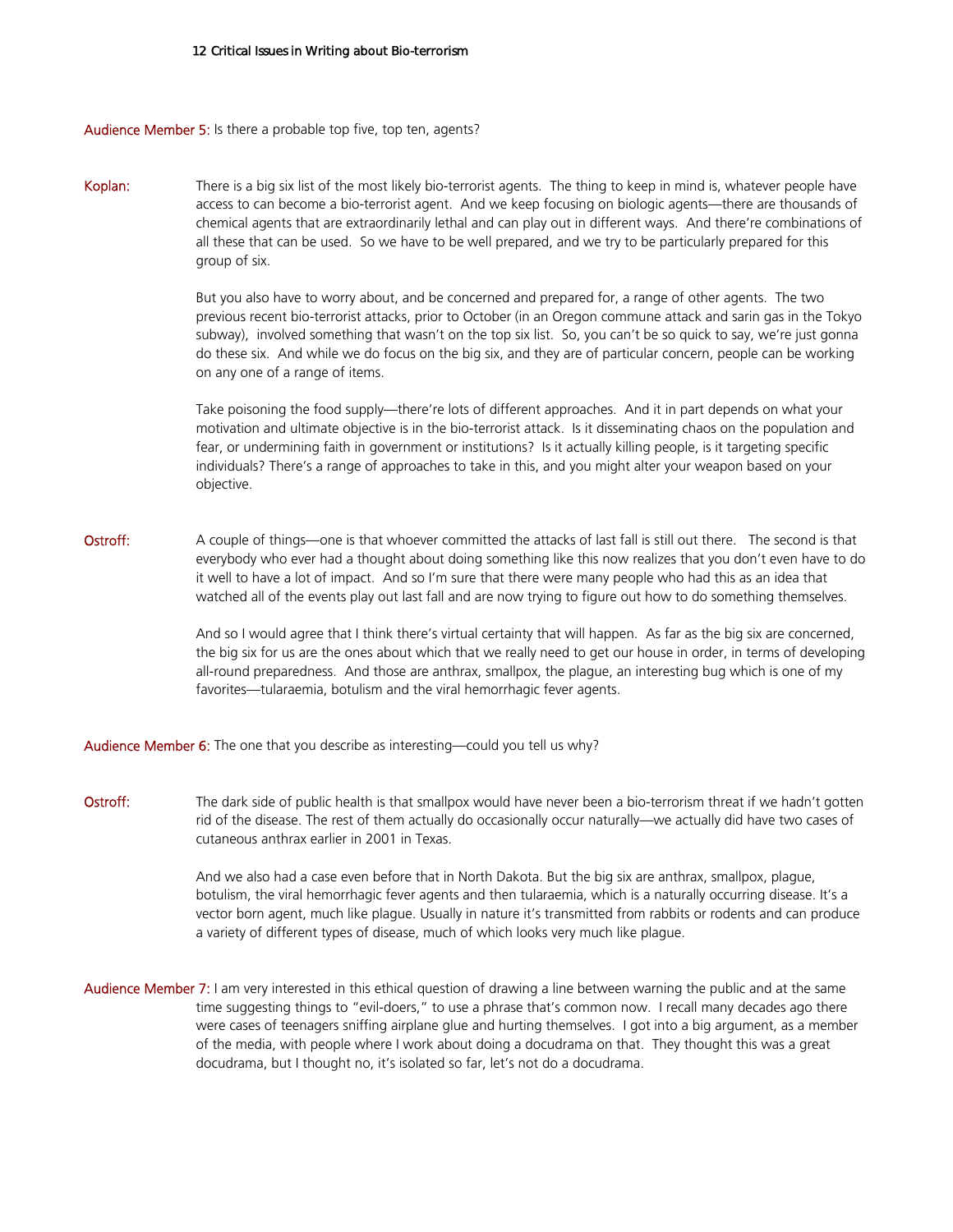Well, they prevailed, they did a docudrama and instead of a few cases of glue sniffing, there were thousands. That leads to my question, which is though you're not going to give ideas to the pros, isn't there a threat to a lot of amateurs?

- Beckner: I agree with Steven concerning the events of 9/11 and anthrax—it's hard to get your hands on anthrax. The disgruntled postal worker will have a hard time getting GF gas or something like that.
- Audience Member 8: What about airport security issues that you might discover? Through the New York Times week after week or month after month, I learn about vulnerability at airports. To what extent do you want to publicize the specific vulnerability? I know you have to warn the public because if you warn the public we might have better security. But if you warn the public you're also telling some people about the vulnerability of airport security.
- Beckner: From what I know, the intelligence community doesn't give out a lot of warnings about things because they don't want to give information away.
- Koplan: There's another element to this that hasn't come out, though. In the events of the fall, everything we were doing in our wish to be transparent and informative was being observed by the person who did this. Normally when we do an outbreak investigation the only person observing is God, who started the thing in the first place. But there's natural flow to a flu outbreak, to a naturally occurring plague case, or whatever it is, and we have a sense of where it's going as it goes along.

In this instance, whatever progress we made, we're being jerked around by someone who's watching us. And so we can come on the news and the interviewer can ask us questions and we can answer as truthfully and as openly as we possibly can. And sometimes you get the feeling that someone is going to take this information and use it negatively. That to me was even more troublesome than the fictional scenarios that get laid out with all the different things that people can do.

- Ostroff: The other thing that I would add is that, one of the things that we learned last fall, and one of the things that all the communications experts told us, was that it wasn't particularly reassuring to the public to be reassuring. They are less happy if you don't tell them the truth and if you don't tell them about risks. They accept risk much better if you convey information to them potentially proactively than if you're stuck behind the eight ball. And we were constantly berated for trying to be reassuring about the anthrax episodes.
- Koplan: And the most important truthful phrase is, "We don't know."
- Audience Member 8: I was curious about what your own opinions are—you say you're not worried about giving out ideas. Now, if I'm a terrorist, I know the six things that you're looking for so I'm going to look for number seven. Do you have concerns about that?
- Koplan: Well, if you were a terrorist I'd rather you turn to number seven. If by saying we're doing these six you go to something else, that's fine. Then we'll come up with seven that are important. There is the B list and there is the C list.
- Baer: And it's all published. I think if you're a terrorist who's smart enough to be able to get anthrax and you've read anything that I've read, then what worries me more is whether these events will change our culture in the sense